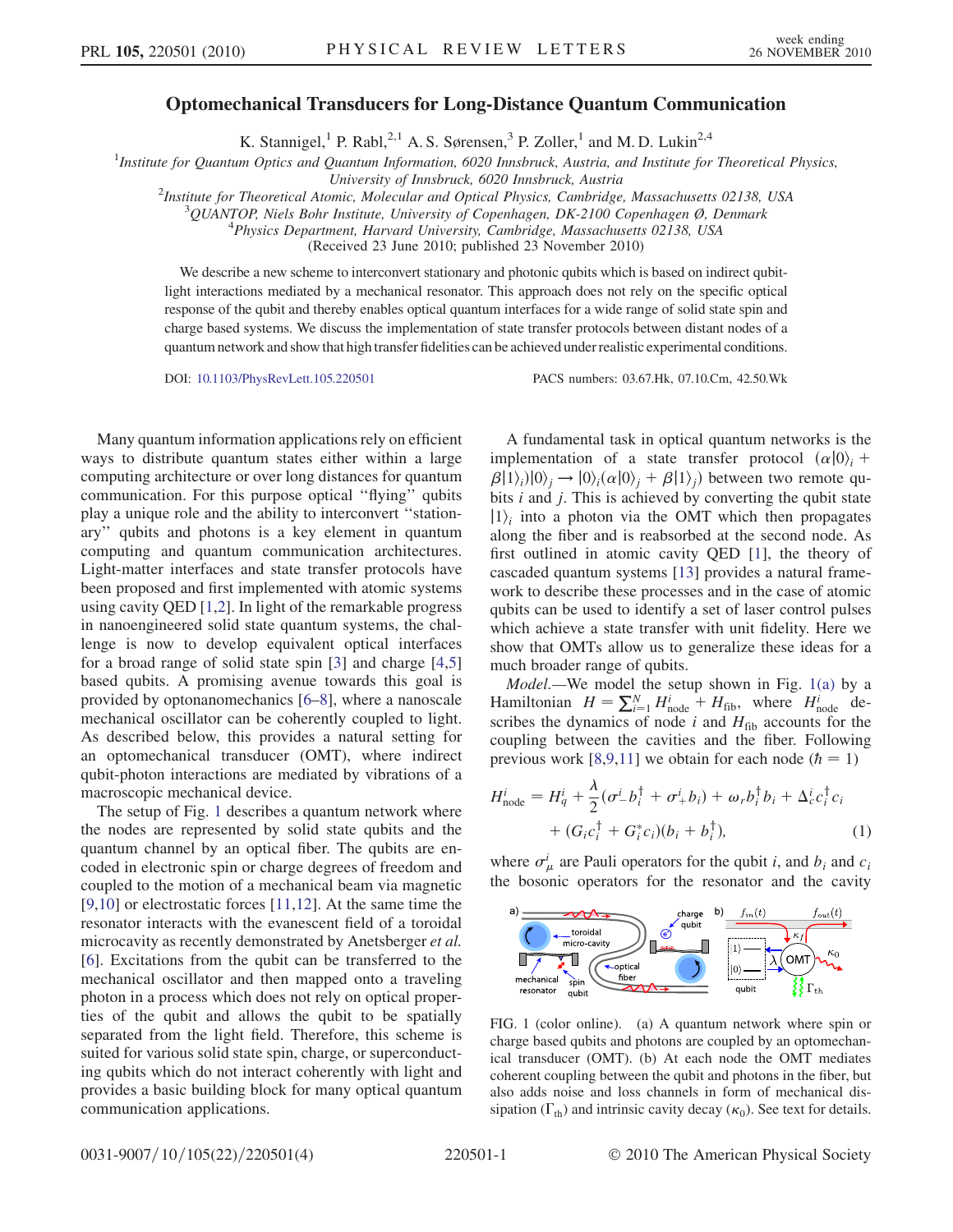modes, respectively. In Eq. [\(1\)](#page-0-2)  $H_q^i = \omega_q^i \sigma_z^i/2$  where  $\omega_q^i$  is the mechanical vibration the tunable qubit splitting,  $\omega_r$  is the mechanical vibration frequency and  $\lambda$  characterizes the strength of the qubitresonator coupling which can be of magnetic [\[9](#page-3-7)] or electrostatic origin [[11](#page-3-9)]. The last term in Eq. [\(1\)](#page-0-2) describes the linearized optomechanical (OM) interactions for a driven cavity mode [[8\]](#page-3-6). Here,  $G_i = \alpha_i g_0$  is the enhanced OM coupling for a mean cavity field amplitude  $\alpha_i$  and  $g_0 = a_0(\partial \omega_c/\partial x)$  is the shift of the cavity frequency  $\omega_c$ associated with the mechanical zero point oscillation  $a_0$ . For each node the coupling  $G_i$  and the detuning  $\Delta_c^i$  = For each hode the coupling  $G_i$  and the detuning  $\Delta_c - \omega_c - \omega_L - 2|G_i|^2/\omega_r$  can be controlled by the strength and the frequency  $\omega_k$  of local driving fields. Note that the and the frequency  $\omega_L$  of local driving fields. Note that the parallel beam orientation as in Fig. [1](#page-0-0) causes negligible scattering between right and left circulating modes [\[6\]](#page-3-5) which allows us to consider a single cavity mode only.

We assume that the laser-driven cavity modes couple dominantly to the right propagating field in the fiber,  $f_R(t, z) = \frac{1}{\sqrt{2\pi}} \int_0^\infty f_\omega e^{-i\omega(t-z/c)} d\omega$ , where  $[f_\omega, f_{\omega'}^\dagger] =$  $\delta(\omega - \omega')$ . Then,  $H_{\text{fib}} = i\sqrt{2\kappa_f} \sum_i (c_i^{\dagger} f_R(t, z_i) - \text{H.c.})$ , where  $2\kappa_i$  is the decay rate into the fiber and  $z_i \leq z_i$ . where  $2\kappa_f$  is the decay rate into the fiber and  $z_i < z_{i+1}$ are the cavity positions along the fiber. For each node we define in- and outfields  $f_{\text{in},i}(t) = f_R(t, z_i + 0^{-})$  and  $f_{\text{out},i}(t) = f_R(t, z_i + 0^+)$  and model the resulting dissipative dynamics by quantum Langevin equations

<span id="page-1-0"></span>
$$
\dot{c}_i = i[H_{\text{node}}^i, c_i] - \kappa c_i - \sqrt{2\kappa_f} f_{\text{in},i}(t) - \sqrt{2\kappa_0} f_{0,i}(t), \quad (2)
$$

together with the relation  $f_{\text{out},i}(t) = f_{\text{in},i}(t) + \sqrt{2\kappa_f}c_i(t)$ .<br>For the first cavity  $f_{\text{out}}(t)$  is a  $\delta$ -correlated noise operator For the first cavity,  $f_{in,1}(t)$  is a  $\delta$ -correlated noise operator acting on the vacuum state while the input for the successive cavities is determined by the relation  $f_{in,i}(t) =$  $f_{\text{out},i-1}(t-(z_i - z_{i-1})/c)$ . In Eq. ([2\)](#page-1-0) we have introduced a total decay rate  $\kappa = \kappa_0 + \kappa_f$  and the vacuum noise operators  $f_{0,i}(t)$  to account for an intrinsic cavity loss rate  $\kappa_0$ . We must also include damping of the resonator modes which for a mechanical quality factor  $Q_m = \omega_r / \gamma_m$ is described by the Langevin equations

<span id="page-1-1"></span>
$$
\dot{b}_i = i[H_{\text{node}}^i, b_i] - \frac{\gamma_m}{2}b_i - \sqrt{\gamma_m}\xi_i(t). \tag{3}
$$

Here,  $\langle \xi_i^T(t) \xi_j(t') \rangle = N_{th} \delta_{ij} \delta(t-t')$  and for temperatures<br> $T > \hbar \omega/k_c$ , we identify below  $\Gamma_{ij} = \alpha_j N_{ij} \approx k_c T/\hbar Q$  $T > \hbar \omega_r / k_B$  we identify below  $\Gamma_{\text{th}} = \gamma_m N_{\text{th}} \approx k_B T / \hbar Q_m$ <br>as the relevant mechanical decoherence rate as the relevant mechanical decoherence rate.

Equations [\(1](#page-0-2))–([3\)](#page-1-1) describe a cascaded quantum network [\[13\]](#page-3-11) where at each node the OM system acts as a *linear* transducer between the fiber in- and outfields, the qubit state as well as thermal noise [see Fig. [1\(b\)\]](#page-0-1). In the absence of the qubits mechanical excitations of the OMT are converted into photons in the fiber with a rate  $\gamma_{op} \approx$  $\min\{|G_i|^2 \kappa/(\kappa^2 + (\Delta_c^i - \omega_r)^2), \kappa/2\}$ . This rate is given<br>by the smallest real part of the eigenvalues of the linear by the smallest real part of the eigenvalues of the linear system ([2\)](#page-1-0) and [\(3](#page-1-1)) for  $\lambda \rightarrow 0$  and is equivalent to the OM cooling rate in the weak and strong coupling regime [\[14\]](#page-3-12). To proceed, we focus on the experimentally relevant regime  $\lambda \ll \gamma_{\rm op}$ , where we can adiabatically eliminate the fast dynamics of the coupled OM degrees of freedom. As a result we obtain a master equation for the reduced qubit density operator  $\rho$  [[15](#page-3-13)], which we display here for the relevant case of two qubits:

<span id="page-1-2"></span>
$$
\dot{\rho} \simeq -i(H_{\rm eff}\rho - \rho H_{\rm eff}^{\dagger}) + S\rho S^{\dagger} + \mathcal{L}_{\rm noise}(\rho). \quad (4)
$$

Here,  $H_{\text{eff}} = \sum_{i} H_{q}^{i} - \frac{i}{2} J_{12} (\sigma_{-}^{1} \sigma_{+}^{2} - \sigma_{+}^{1} \sigma_{-}^{2}) - \frac{i}{2} S^{\dagger} S$  is an effective (non-Hermitian) Hamiltonian and the collective jump operator  $S = \sum_i \sqrt{\eta \Gamma_i} \sigma^i$  accounts for dissipa-<br>tion due to photons lost through the fiber. Further tion due to photons lost through the fiber. Further,  $\eta = \kappa_f / \kappa$  and the decay rates  $\Gamma_i = 2 \text{Re} \{ S_{ii}(\omega_q) \}$  as well as the photon mediated qubit-qubit coupling  $J_{12}$  =  $|S_{21}(\omega_q)| \simeq \eta \sqrt{\Gamma_1 \Gamma_2}$  are given by the spectrum  $S_{ij}(\omega) =$ <br> $\lambda^2 \int_{-\infty}^{\infty} J_{-1}(\omega) J_{-1}(\omega) J_{-1}(\omega)$  $\frac{\lambda^2}{4} \int_0^\infty d\tau \langle [b_i(\tau), b_j^{\dagger}(0)] \rangle_0 e^{i\omega \tau}$ , where the resonator equilibrium correlation functions  $\langle b_i(\tau) b_i^{\dagger}(0) \rangle_0$  follow from the limit  $\lambda \to 0$ linear Langevin equations [\(2\)](#page-1-0) and ([3\)](#page-1-1) in the limit  $\lambda \rightarrow 0$ . The last term in Eq. ([4\)](#page-1-2) summarizes all decoherence processes in the system and can be written as  $\mathcal{L}_{noise}(\rho) \simeq$  $\frac{1}{2}\sum_{i}\Gamma_{i}N_{i}([\sigma_{-}^{i},[\rho,\sigma_{+}^{i}]] + \text{H.c.}) + \mathcal{L}_{\kappa_{0}}(\rho).$  Here,  $\mathcal{L}_{\kappa_{0}}(\rho) =$ <br>(1,  $\sum_{i} \Gamma_{i}(\rho, \sigma_{i}^{i}, \rho, \sigma_{i}^{i} - [\sigma_{i}^{i}, \sigma_{i}^{i}, \rho]]$ ) assembts for photon  $\bar{(1-\eta)\sum_{i}}$  $\frac{\Gamma_i}{2} (2\sigma^i \rho \sigma^i + \{\sigma^i + \sigma^i \rho\})$  accounts for photon<br>is other poise sources discussed below are delosses while other noise sources discussed below are described by effective thermal occupation numbers  $N_i =$  $(\lambda^2/2\Gamma_i)$ Re  $\int_0^\infty d\tau \langle b_i^{\dagger}(\tau) b_i(0) \rangle_0 e^{-i\omega_q \tau}$ . Since coherent processes occur on a time scale  $\Gamma_i^{-1}$  the parameters  $N_i$  and  $(1 - \eta)$  quantify the imperfections of the system. Note that in Eq. [\(4\)](#page-1-2) we have absorbed a small shift of the qubit frequencies into the  $\omega_q^i$ , and phases  $\theta_i$  into the qubit operators,  $e^{i\theta_i} \sigma^i$   $\rightarrow \sigma^i$ , to obtain real  $J_{12}$ .<br>Discussion —The first two terms in Eq. (4)

Discussion.—The first two terms in Eq. [\(4](#page-1-2)) represent the dynamics of an ideal cascaded qubit network [[1](#page-3-0),[13](#page-3-11)]. The coherent and incoherent dynamics of the system is fully determined by the effective decay rates  $\Gamma_i$ , which for  $\gamma_m \ll \gamma_{op}$  can be approximated by

<span id="page-1-3"></span>
$$
\Gamma_i \simeq \frac{\lambda^2 |G_i|^2 \kappa / 2}{(|G_i|^2 + (\Delta_c^i - \omega_q^i)(\omega_q^i - \omega_r))^2 + \kappa^2 (\omega_q^i - \omega_r)^2}.
$$
 (5)

For  $\Delta_c^i \approx \omega_r$  exact values for  $\Gamma_i$  are plotted in Fig. [2\(a\)](#page-2-0) as a function of  $|G_i|$  and  $\omega$ . Its behavior reflects the excitation function of  $|G_i|$  and  $\omega_q$ . Its behavior reflects the excitation spectrum of the coupled OM modes at the qubit frequency  $\omega_a$ . For  $|G_i| < \kappa/2$  we have a single resonance at  $\omega_a = \omega_r$ of width  $\gamma_{op} \simeq |G_i|^2 / \kappa$ . For larger  $|G_i|$  a mode splitting<br>occurs and two resonances of width  $\gamma_{op} \simeq \kappa/2$  appear at occurs and two resonances of width  $\gamma_{op} \simeq \kappa/2$  appear at  $\omega_{\pm} \simeq \sqrt{\omega_r^2 \pm 2|G_i|\omega_r}$  [[14](#page-3-12)].<br>By adjabatically adjusting

By adiabatically adjusting different OM parameters the qubit decay rate can be tuned within a wide range  $\Gamma_{\text{res}} \lesssim$  $\Gamma_i(t) \leq \lambda^2/(2\gamma_{\rm op}) < \kappa$ , with a small residual decay  $\Gamma_{\rm res} \ll \gamma_{\rm op}$  $\gamma_m$  due to mechanical damping [\[15\]](#page-3-13). Hence, this setup is analogous to the cavity QED setting of Ref. [\[1\]](#page-3-0) and similar arguments can be used to determine optimal control pulses for state transfer protocols. We illustrate this for two nodes where we demand that under ideal conditions  $\mathcal{L}_{noise} \equiv 0$ ,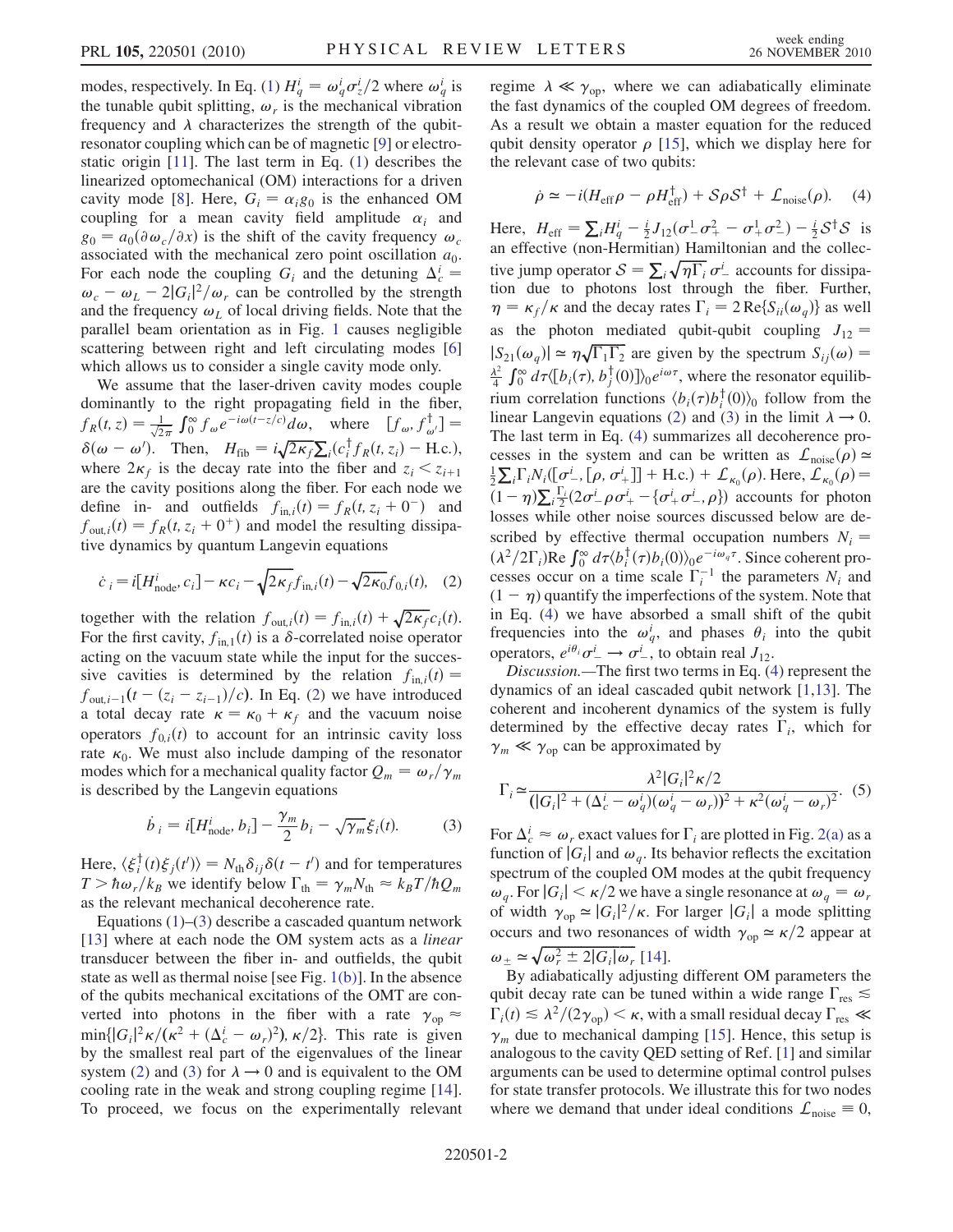<span id="page-2-2"></span>

<span id="page-2-0"></span>FIG. 2 (color online). (a) Effective single-qubit decay  $\Gamma$  as a function of G and  $\omega_q$  for the parameters  $\kappa_f = 0.05 \omega_R$ ,  $\kappa_0 =$  $\gamma_m = 0$ , with cavity and resonator being in resonance ( $\Delta_c =$  $\omega_R$ ) at  $G = 1.5\kappa_f$ . The dotted line indicates the control pulse shown in (c). (b) Pulse shapes for  $\Gamma_{1,2}(t)$  which implement a<br>perfect state transfer  $v_0(t_0) \approx 1$  as described in the text perfect state transfer  $v_2(t_f) \approx 1$  as described in the text. (c) Control pulses for  $G_{1,2}(t)$  which generate the  $\Gamma_{1,2}(t)$  shown<br>in (b). The dashed lines indicate the corresponding noise terms in (b). The dashed lines indicate the corresponding noise terms which appear in  $\mathcal{L}_{noise}$ . The parameters used for this plot are  $\omega_q^{1,2} = \omega_R - 1.5\kappa_f, \Gamma_{th}/\kappa_f = 0.01$  and all others as in (a).

 $\eta = 1$  the system remains in a pure two-qubit state  $|\psi(t)\rangle = \alpha|00\rangle + \beta(v_1(t)|10\rangle + v_2(t)|01\rangle)$  for all times.<br>This is guaranteed by imposing the dark-state condition This is guaranteed by imposing the dark-state condition  $S(t)|\psi(t)\rangle = (\sqrt{\Gamma_1(t)}\sigma_-^1 + \sqrt{\Gamma_2(t)}\sigma_-^2)|\psi(t)\rangle = 0$  which<br>together with the evolution of  $|\psi(t)\rangle$  under H  $_{\alpha}$  determines together with the evolution of  $|\psi(t)\rangle$  under  $H_{\text{eff}}$  determines a set of optimal pulse shapes  $\Gamma_{1,2}(t)$  [\[1](#page-3-0)]. A specific example<br>of time-symmetric pulses  $\Gamma_{+}(t) = \Gamma_{+}(-t)$  is shown in of time-symmetric pulses  $\Gamma_2(t) = \Gamma_1(-t)$  is shown in<br>Eig. 2(b) where  $\Gamma_1(\tilde{z} - t + t/2) = \Gamma_2 \exp(-\tilde{z}^2)/((1-\tilde{z}^2))$ Fig. [2\(b\),](#page-2-0) where  $\Gamma_1(\tilde{t} = t - t_f/2) = \Gamma_0 \exp(-c\tilde{t}^2)/(1 \Gamma_0 \sqrt{\pi/4c} \text{Erf}(\sqrt{c}\tilde{t})$ . Here,  $\Gamma_0 = \Gamma_1(t = t_f/2)$  and  $c > \pi \Gamma^2/4$  are used to adjust the pulse such that  $|v(t)|^2 < \pi$  $\pi\Gamma_0^2/4$  are used to adjust the pulse such that  $|v_1(t_f)|^2 < 10^{-2}$  at the final time t. Figure 2(c) finally shows the  $10^{-2}$  at the final time  $t_f$ . Figure [2\(c\)](#page-2-0) finally shows the corresponding control pulses  $G_{1,2}(t)$  obtained via Eq. [\(5\)](#page-1-3) which can be used to actually implement the transfer protocol by adjusting the driving strength for each cavity. Alternatively, we can identify a similar control pulse for  $\Delta_c^{1,2}(t)$  and vary the cavity frequencies  $\omega_c^i(t)$  [\[16\]](#page-3-14). In both cases the mutual dependence of G, and  $\Delta_i^i$  must be taken cases the mutual dependence of  $G_i$  and  $\Delta_c^i$  must be taken into account and tuning the qubit frequencies ensures that  $\delta(t) \equiv \omega_q^2(t) - \omega_q^1(t) + \dot{\theta}_1(t) - \dot{\theta}_2(t) = 0, \forall t.$ <br>Noise Under realistic conditions the OMT

Noise.—Under realistic conditions the OMT adds noise to the system which is characterized by  $N_i \approx N_{0,i} + N_{\text{casc},i}$ . Here,  $N_{\text{casc},i}$  is defined below and  $N_{0,i}$  accounts for noise which is generated locally by each OM system,

<span id="page-2-1"></span>
$$
N_{0,i} \approx \frac{\Gamma_{\text{th}}}{2\kappa} \frac{\kappa^2 + (\Delta_c^i - \omega_q^i)^2}{|G_i|^2} + \frac{\kappa^2 + (\Delta_c^i - \omega_q^i)^2}{4\Delta_c^i \omega_q^i}.
$$
 (6)

The contribution  $\neg \Gamma_{\text{th}}$  arises from thermal excitations of the mechanical mode while the second term results from the mechanical mode while the second term results from Stokes scattering events due to energy nonconserving terms as  $G_i b_i^{\dagger} c_i^{\dagger}$  in  $H_{\text{node}}^i$ . On resonance, i.e.,  $\Delta_c^i = \omega_r$ <br>and  $\omega_i \approx \omega_i$ . Eq. (6) is similar (but not identical) to the and  $\omega_q \simeq \omega_{\pm}$ , Eq. [\(6\)](#page-2-1) is similar (but not identical) to the final occupation number in OM cooling experiments [\[17](#page-3-15)[,18\]](#page-3-16). Therefore, the requirements for ground state

cooling, namely  $\Gamma_{\text{th}}/\gamma_{\text{op}} \ll 1$  and sideband resolved con-<br>ditions  $G_K \ll \omega_{\text{op}}$  are in addition to  $1 - n \ll 1$  also ditions G,  $\kappa \ll \omega_r$ , are, in addition to  $1 - \eta \ll 1$ , also sufficient to realize a low noise OMT with  $N_0 \ll 1$ . For multiple nodes, noise photons generated at one node can propagate along the fiber and affect successive nodes, which is described by  $N_{\text{casc},i}$ . For two nodes this leads to a small asymmetry between  $N_1(t)$  and  $N_2(t)$  as shown in Fig. [2\(c\)](#page-2-0), but in a larger network the scaling  $N_{\text{casc},i} \sim (i 1)N_0$  can limit the number of *active* nodes. This problem can be avoided by activating individual nodes selectively and one possible scheme to achieve this is outlined below.

To study the quantum state transfer  $|\psi_0\rangle_1|0\rangle_2 \rightarrow$  $|0\rangle$ <sub>1</sub> $|\psi_0\rangle$ <sub>2</sub> under realistic conditions we numerically simulate the full master equation [\(4\)](#page-1-2) for the control pulses described in Fig. [2.](#page-2-2) The resulting state transfer fidelity  $\mathcal{F} = \langle \psi_0 | \text{Tr}_1{\lbrace \rho(t_f) \rbrace} | \psi_0 \rangle$  averaged over all input states  $|\psi_0\rangle$  is plotted in Fig. [3\(a\)](#page-2-3) for an ideal qubit and in Fig. [3\(b\)](#page-2-3) for qubits with a finite dephasing time  $T_2$ . For small infidelities the results can be summarized as

<span id="page-2-5"></span>
$$
\mathcal{F} \approx 1 - \frac{2}{3} \frac{\kappa_0}{\kappa} - C_1 \frac{\Gamma_{\text{th}}}{\kappa} - C_2 \frac{\kappa^2}{\omega_r^2} - C_3 \frac{\kappa}{\lambda^2 T_2}, \quad (7)
$$

where individual errors arise from intrinsic cavity losses, mechanical noise, Stokes scattering, and the qubit dephasing, respectively. The numerical coefficients  $C_i \sim \mathcal{O}(1)$ (see Fig. [3\)](#page-2-4) depend on the specific control pulse and can be optimized for a given set of experimental parameters.

Example.—We consider a microtoroidal cavity with a diameter  $d = 20 \mu m$  coupled to a doubly clamped SiN beam of dimensions  $(l, w, t) \approx (15, 0.05, 0.05) \mu$ m. Optical quality factors of  $Q_c \ge 2 \times 10^9$  [\[2](#page-3-1),[19](#page-3-17)] correspond<br>to  $\kappa_0/2\pi \le 50$  kHz and  $\kappa_0/2\pi \approx 1-5$  MHz can be adto  $\kappa_0/2\pi \leq 50$  kHz and  $\kappa_f/2\pi \approx 1$ –5 MHz can be adjusted by the cavity-fiber separation. Depending on the tensile stress the first excited mechanical mode has a frequency of  $\omega_r/2\pi \approx 5$ –50 MHz and a zero point motion  $a_0 \approx (1.6 - 0.6) \times 10^{-13}$  m, respectively. At  $T = 100$  mK<br>a mechanical quality factor of  $Q_{\text{max}} \approx 2 \times 10^5$  corresponds a mechanical quality factor of  $Q_m \sim 2 \times 10^5$  corresponds<br>to  $\Gamma_1$  /2 $\pi \sim 10$  kHz and for these parameters the condito  $\Gamma_{\text{th}}/2\pi \sim 10$  kHz and for these parameters the conditions  $\Gamma_{\text{th}}$   $\kappa_0 \ll \kappa \ll \omega$  for a high quality OMT are tions  $\Gamma_{\text{th}}$ ,  $\kappa_0 \ll \kappa \ll \omega_r$  for a high quality OMT are

<span id="page-2-4"></span>

<span id="page-2-3"></span>FIG. 3 (color online). (a) State transfer fidelity obtained from a numerical simulation of Eq. [\(4\)](#page-1-2) for the control pulses shown in Fig. [2](#page-2-2) and  $\kappa_0 = 0$ . (b) The same plot for  $\Gamma_{th} = 0$  but including an exponential loss of qubit coherence  $\approx e^{-t/T_2}$  during the transfer exponential loss of qubit coherence  $\sim e^{-t/T_2}$  during the transfer.<br>From these two plots we extract the numerical coefficients From these two plots we extract the numerical coefficients  $C_1 \approx 4$ ,  $C_2 \approx 1.4$ , and  $C_3 \approx 7.5$ , which appear in the approximate expression of  $\mathcal F$  given in Eq. [\(7\)](#page-2-5).